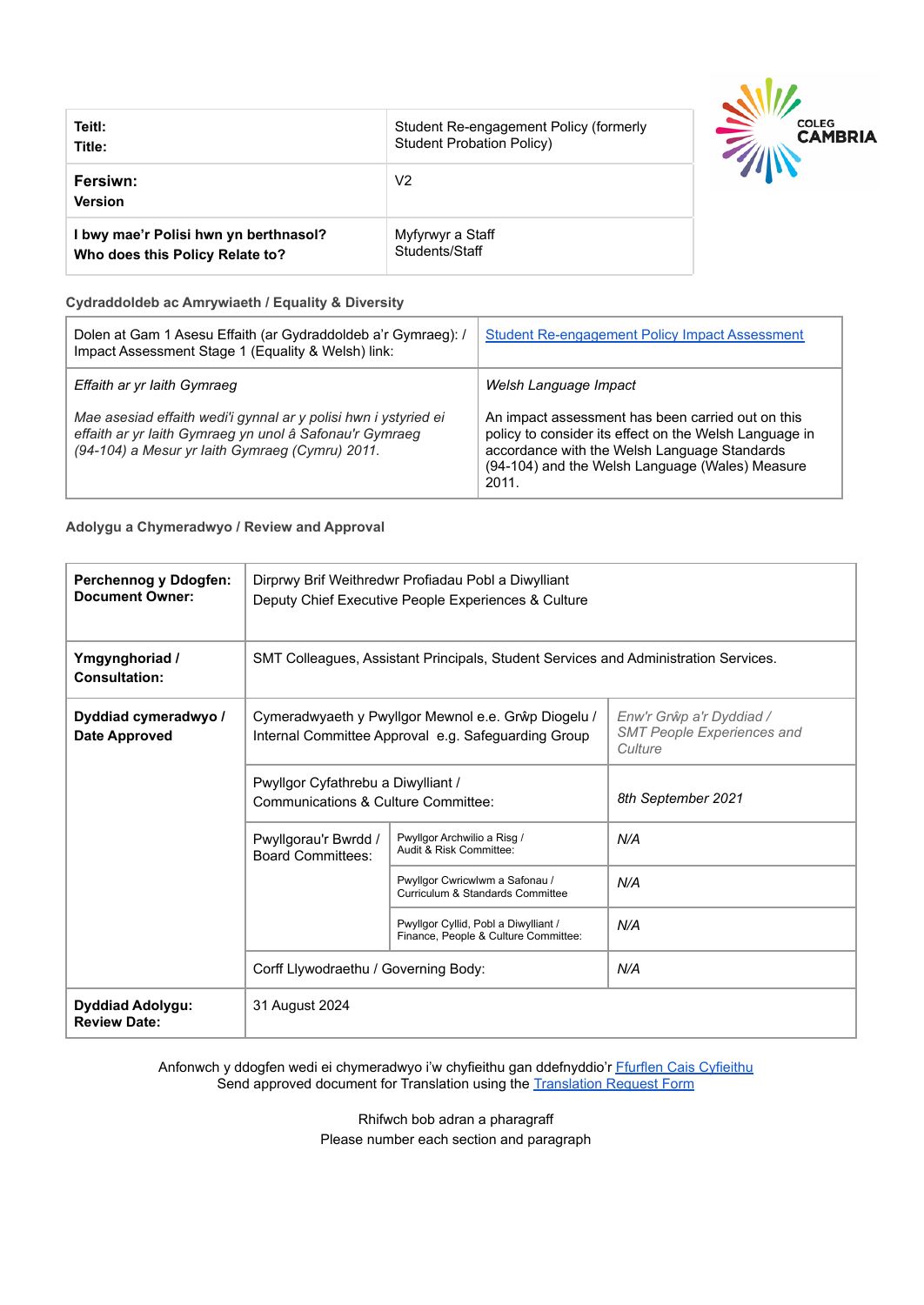# **Table of Contents**



# **Student Re-engagement Policy**

| Purpose<br>1.                           | 3 |
|-----------------------------------------|---|
| 2.<br>Scope                             | 3 |
| Procedure<br>3.                         | 3 |
| Appeals<br>4.                           |   |
| Appendix One - Example Agreement Letter |   |
| Appendix Two - Student Agreement        |   |
|                                         |   |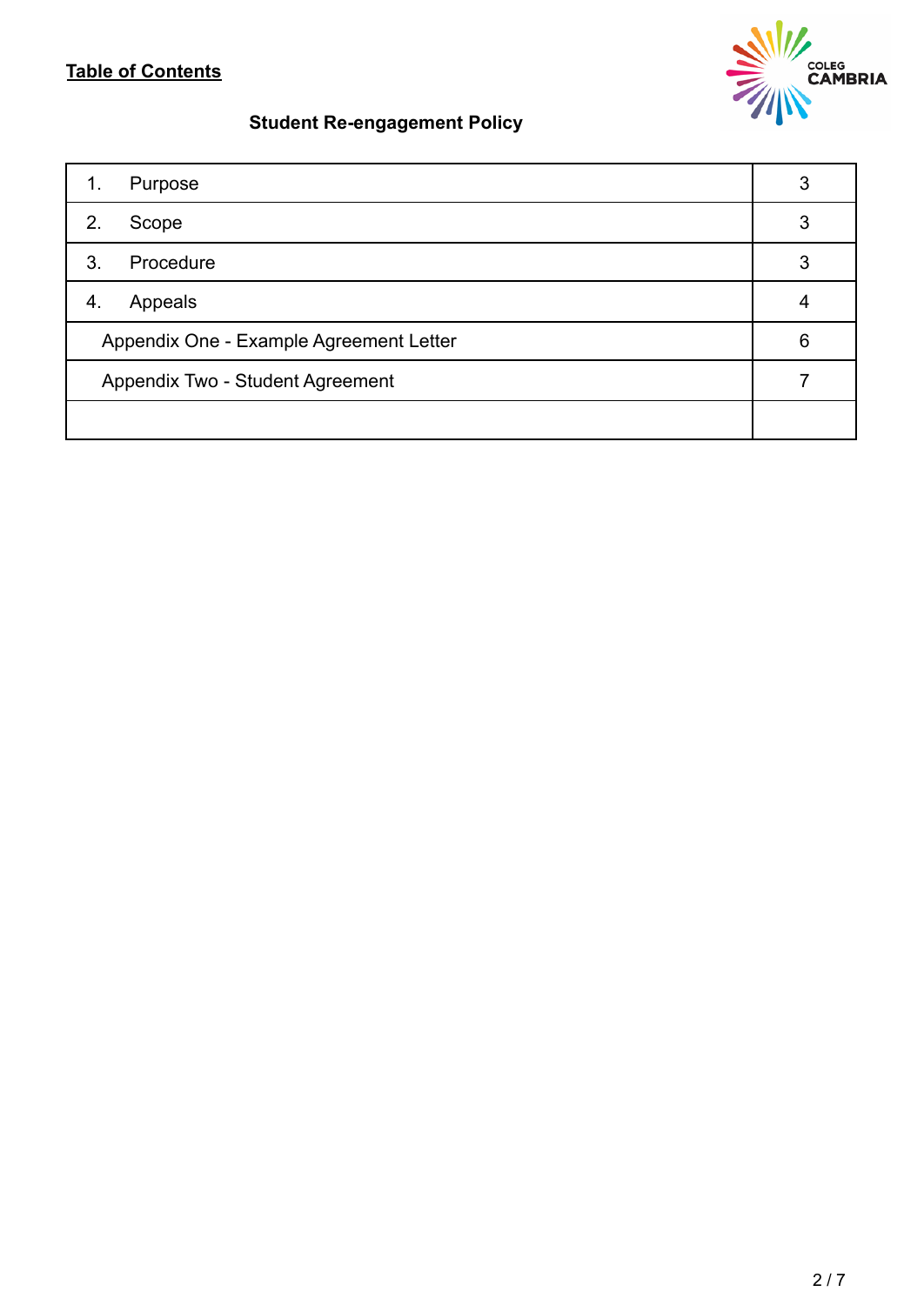

# **1. Purpose**

1.1 The purpose of this policy is to provide a support framework for new and returning students to successfully engage with studying at the College after previously withdrawing or having had previous difficulties with attendance, punctuality, attitude to learning or other disciplinary issues, such as warnings, suspension or fixed term exclusions. This may also include students who have failed previous examinations or have other exceptional circumstances. Agreeing to a four week (teaching weeks) trial period is a condition of enrolling at College, for such students. During the trial period the student will be well supported with clear target setting and action planning in place to facilitate a successful completion of the trial period.

### **2. Scope**

2.1 This policy applies to all students enrolled at Coleg Cambria, including further education and higher education students, apprentices, work based learning students and adult community students.

### **3. Procedure**

- 3.1 Students will enrol following the normal admission procedures on the understanding that if they fall into the categories described in Section 1 above they will be on a trial period.
- 3.2. Curriculum Directors will identify such students from the enrolments and meet with them, following their commencement at the College, to agree an action plan which will be signed and returned to the Curriculum Director..The parents/guardians will also be informed if the student is under the age of 18 years or identified as an adult at risk. This is recorded on the pastoral log on the student's EBS record.
- 3.3 The trial period will be reviewed after 4 teaching weeks by the Curriculum Director and Progress Coach/Personal Tutor and a decision will be taken to either end the trial period as a result of its satisfactory completion or to withdraw the student. The decision will be based on the student's attendance, attitude and submission of work during the 4 week (teaching weeks) trial period.
- 3.4 The outcome of the Review will normally be communicated with the student by letter with a copy to parents/carers if the student is under 18 years old or an adult at risk. This is subject to permissions under GDPR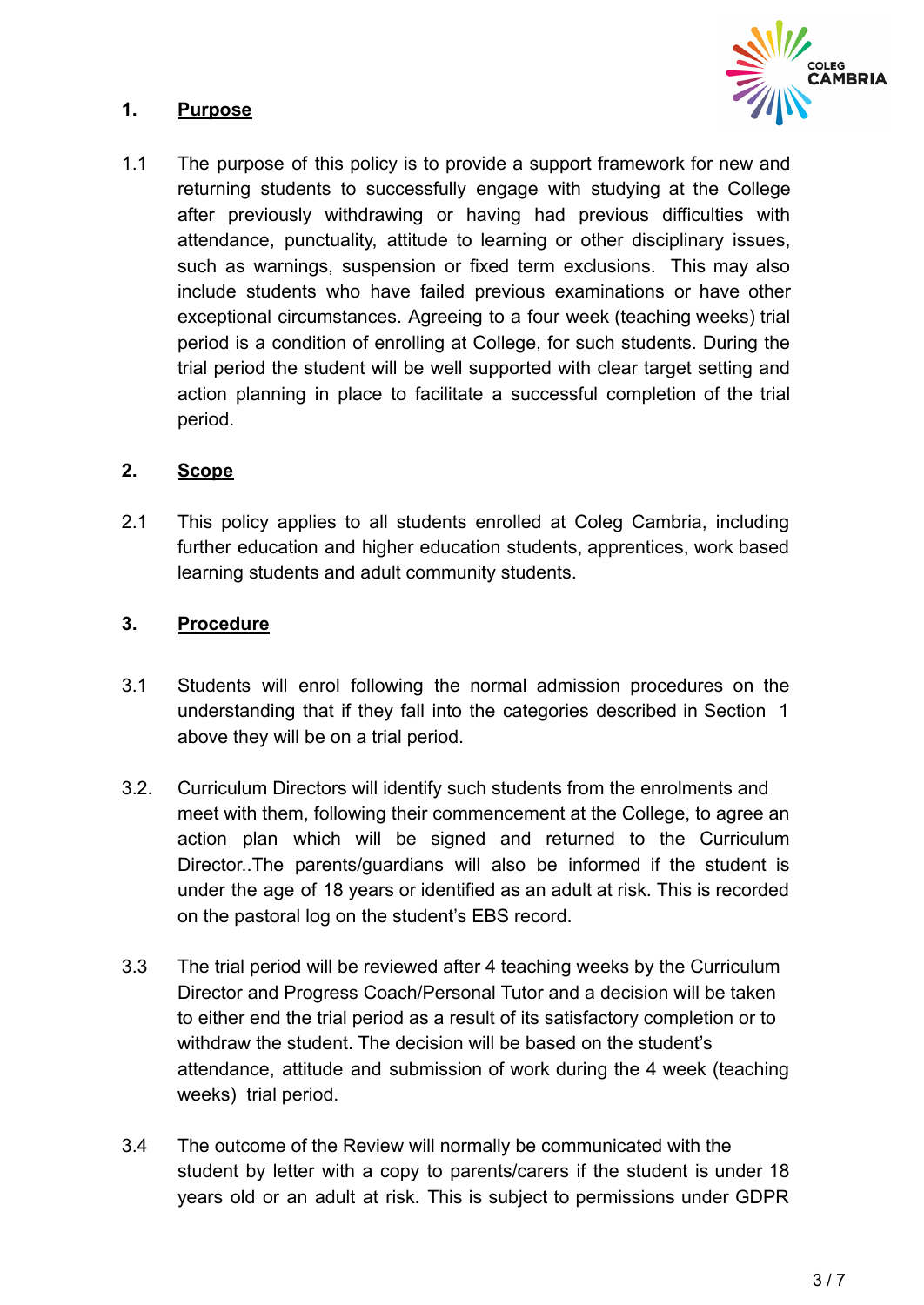legislation. If the student is an apprentice their employer will also receive a copy of the letter.



3.5 The student may appeal against a decision to remove them from a course and/or the College on grounds of poor attendance/attitude/submission of work. Such a request must be based on:

i. that the procedures were not followed correctly; ii.and/or that there is significant new evidence which was not available at the time.

# **4. Appeal**

- 4.1 When the student has received notification of removal from a course and/or College, then he/she must indicate in writing to the relevant Assistant Principal or Vice Principal if there is not a role of Assistant Principal in a curriculum area, the grounds of appeal within five College working term-time days of receipt of such notification. If no appeal is lodged within five working term-time days the student will lose the right of appeal.
- 4.2. An appeal will be heard by an appeals panel composed of the Assistant Principal of the curriculum area and an independent Curriculum Director. An appeal panel will normally be convened by the Assistant Principal within ten College term-time days of receipt of the notice of appeal.
- 4.3 A letter inviting the student to the appeal panel should be sent by first class post (and via email where email addresses are held) to the student and to the parents/ carers of students aged under 18 year olds and or those identified as adults at risk. This is subject to permissions under GDPR legislation. If the student is an apprentice then their employer will also receive a copy of the letter. The letter will set out the time, date and place of the meeting at which the appeal is to be considered, giving no less than five working College term-time days notice and enclosing a copy of this policy.
- 4.4 The student may be accompanied by their parent/carer, or a friend at the appeal panel. If the student is an apprentice their employer may also attend.
- 4.5 The proceedings of the panel will normally be conducted as follows although in appropriate circumstances the panel shall have the right to vary the procedure:

i. The student will be given the opportunity to present the reasons to support their appeal, which may include the calling of witnesses.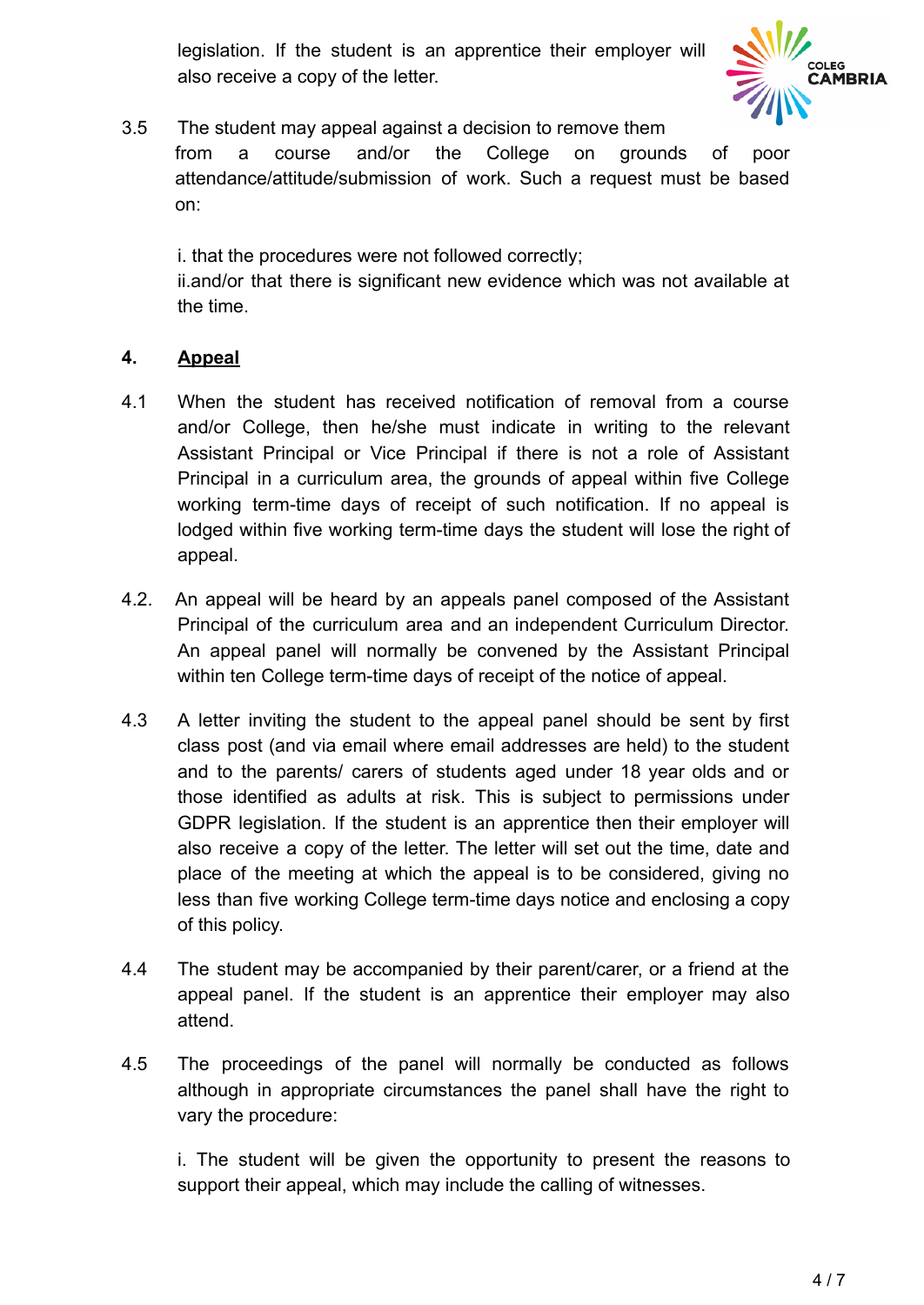ii. the presentation of evidence by the appropriate Curriculum Director supporting the decision to withdraw the student.



iii. the panel may ask questions of any person attending at any stage of the proceedings;

iv. the panel will consider the evidence and reach its conclusion;

- 4.6 The Chair of the Panel will write to the student within five College working term-time days of the Panel to confirm the decision reached. The decision of the appeal panel is final.
- 4.7 If a student fails to notify the College they are not going to attend an appeal panel, it will take place in their absence. If a student is unable to attend the appeal panel for reasons beyond their control, the panel will be adjourned to another day (normally within 5 College working term-time days of the original date). The College will confirm the rescheduled panel arrangements in writing. Unless there are special circumstances mitigating against it, if a student is unable to attend the rearranged panel, the rearranged appeal hearing will take place in their absence.

**END**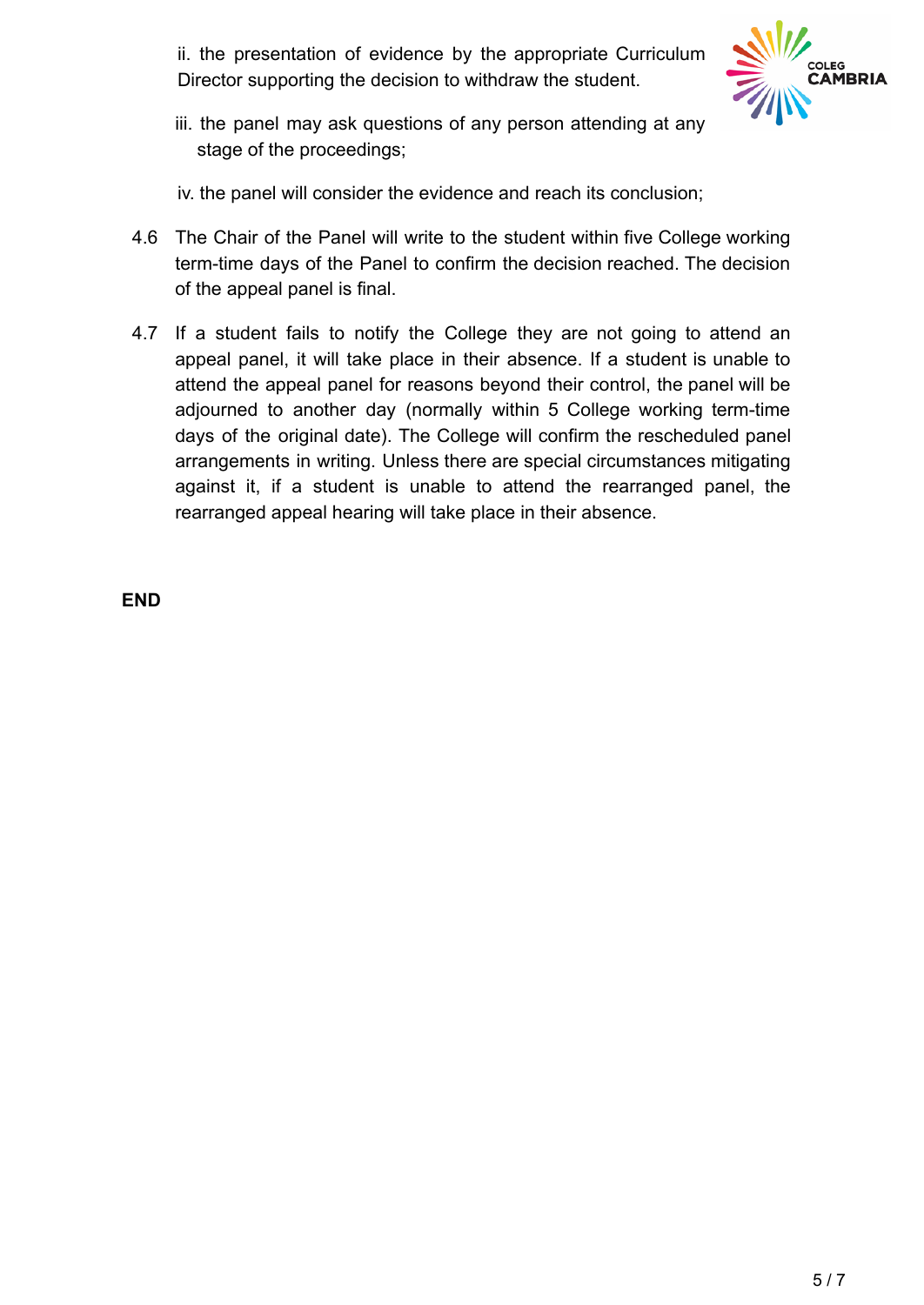

## **Appendix One - Agreement Letter (which may be tailored as appropriate)**

#### Dear

It is the policy of Coleg Cambria that students enrolling to study after previously withdrawing or being unsuccessful due to absence, attitude to learning or disciplinary issues are placed on a four week trial period from the start of the academic year. Agreeing to this trial period is a condition of re-enrolling at Coleg Cambria.

After 4 weeks (teaching weeks) your records of attendance, attitude and submission of work over the period will be reviewed and a decision taken to either end the trial period as a result of its satisfactory completion or to withdraw you from the course. You will be informed of the decision by letter.

Please read the attached agreement very carefully and sign, date and return to me.

Should you require any support or clarification relating to the issues raised by this letter please contact me.